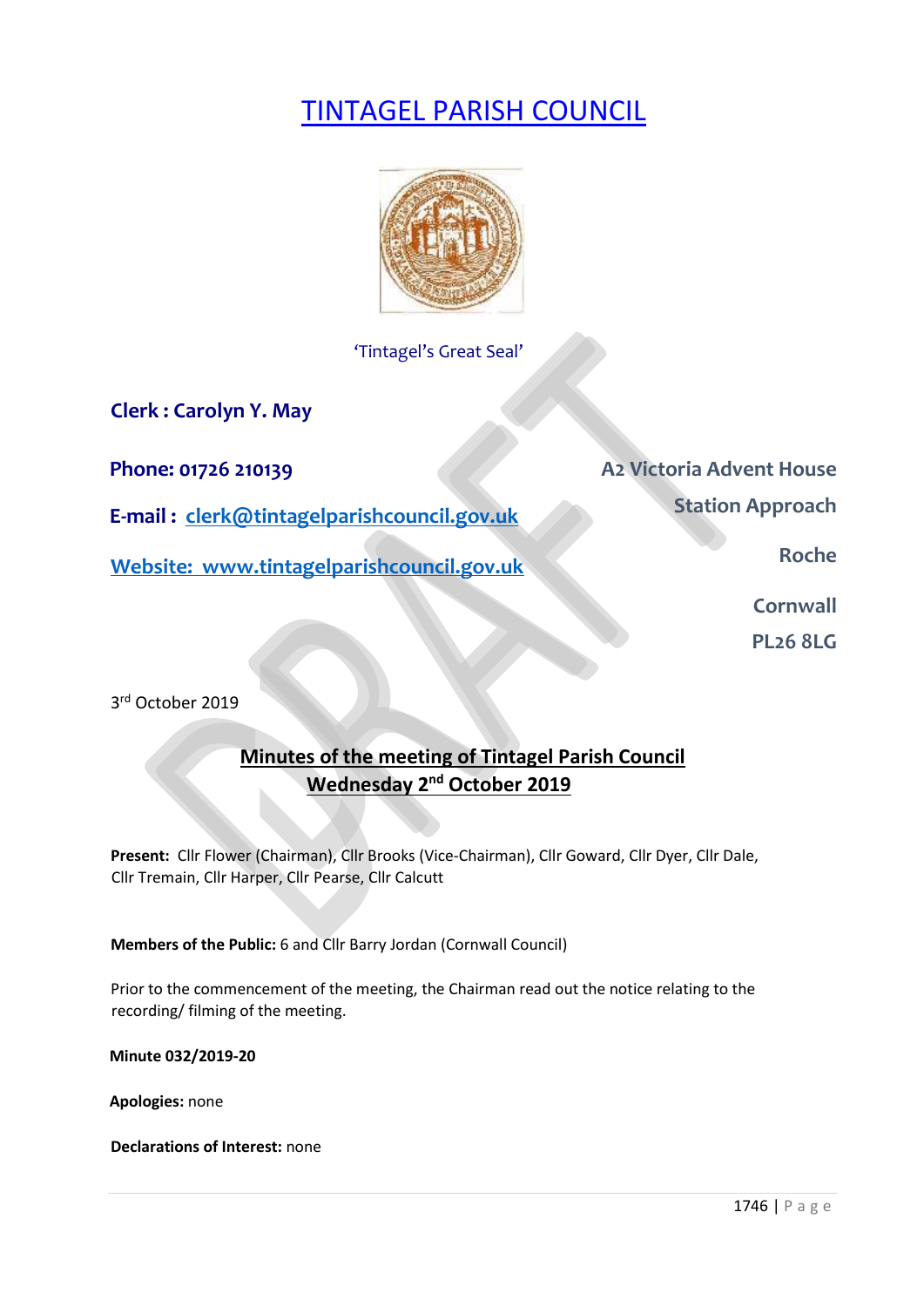# **Invitation to members of the public to speak prior to the meeting:**

**Zoe Coshall -** Zoe advised the Meeting that she was still awaiting receipt of insurance quotations for the Christmas Lights in the village. It is estimated that the cost for the same will be in the region of £325.00 for the four-week period. There will also be an excess of £250.00. Other costs to be incurred include £57.00 for closure of the road.

Arrangements for the Christmas Lights event are now well underway. A children's choir is being formed and this group will lead the procession at the event, with Father Christmas following. Camelford Town Band has been booked to attend and will remain in the area after the procession, to play Christmas Carols. The Reverends have also been invited to the ceremony to switch on the Christmas Lights.

It is intended that the event will commence at 17.30 hrs this year, in order to accommodate the younger children who are taking part in the procession.

Zoe was thanked by the Chairman for the work that she has put into the event.

**Roger Wickett -** Mr Wickett raised the matter of the closure of the public lavatories at Bossiney, by the Parish Council, highlighting his alarm that the decision had been taken at a single meeting of the Parish Council in September 2019.

Mr Wickett alluded to the potential problem that may arise following any sale of the site, using a previous example as an analogy. He expressed his disappointment at the disposal of the asset and alluded to the purchase price of the same. He suggested that the facility should be 'mothballed'.

Mr Wickett expressed his concern over the allegations of noise, emanating from the groups which are alleged to have congregated at the site and commented in respect of the evidence available.

Mr Wickett also referred to the installation of entry barriers to the lavatories in Tintagel and questioned the pricing strategy for charges levied for access to the same.

The Chairman asked the Clerk to respond to Mr Wickett, in relation to his comments and to matters raised in an email to the Clerk, dated 28<sup>th</sup> September 2019.

**The Parish Clerk** responded to Mr Wickett stating that there were, essentially, two strands to the decision to close the lavatories. One strand was financial and the other legal. Further to these strands, it had to be borne in mind that there is no statutory obligation for any council to provide public lavatorial facilities.

**The Financial strand** related to the fact that the Bossiney lavatories did not represent 'best value' to the Parish. The facility has provided no income stream to offset the costs incurred in running the same, which in the past six months had totalled £2,400. Further to that fact, it was felt that Parishioners had derived no real benefit from the facilities.

At present, almost 40% of the Parish Council's total precept is used to maintain public lavatories. The Parish Council does not deem that situation to be either fair, or acceptable. Tintagel has been identified (through the Index for Multiple Deprivation) as an area which experiences extreme poverty and it is considered insupportable that Parishioners, who exist in poverty, should be expected to pay rates in order to provide public lavatories for visitors. Hence, the decision to install the barrier systems at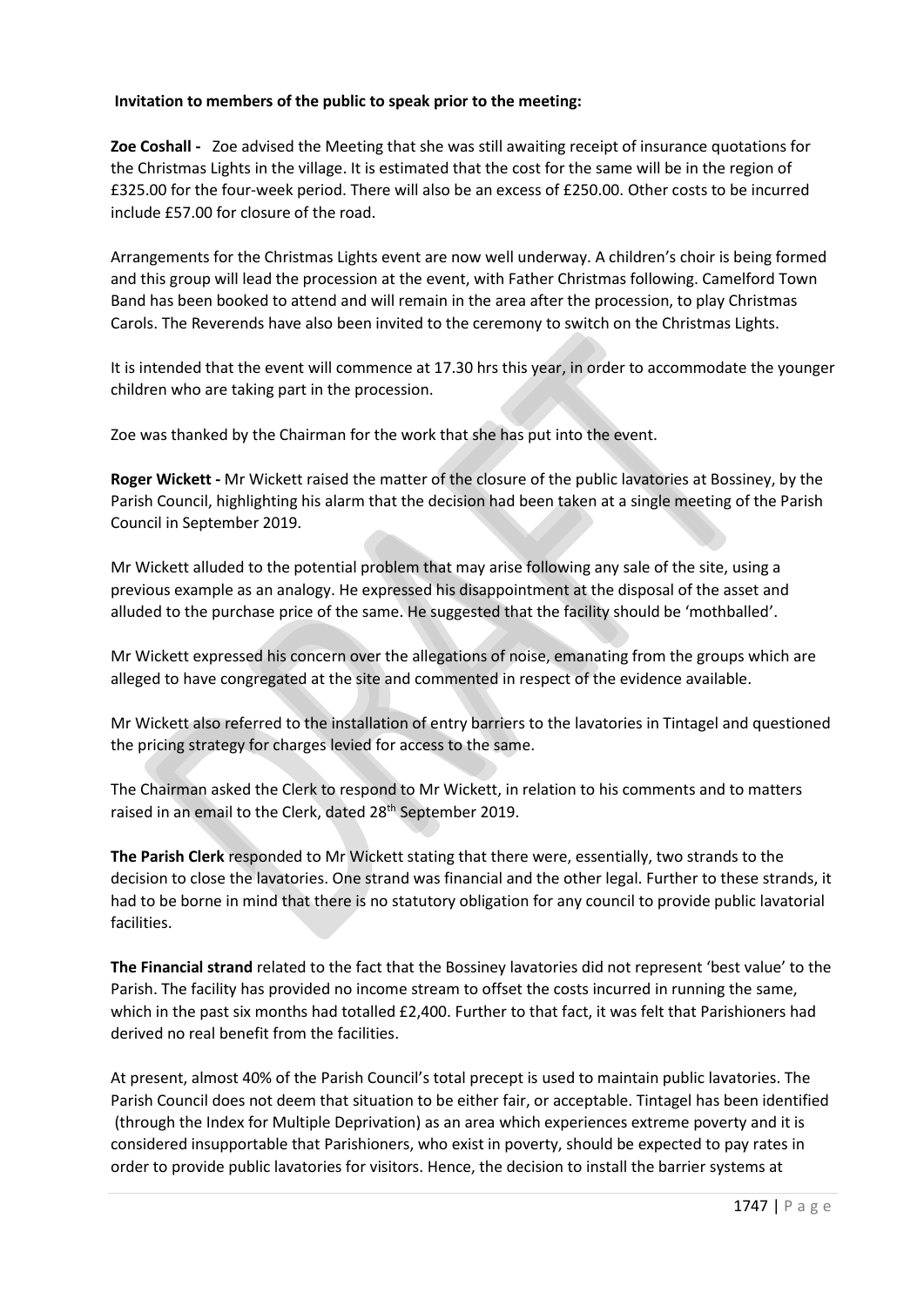Tintagel TVC and Trevena Square was made. It is believed, by the Members of the Parish Council, to be fair that those who use the facilities pay for them. Advice was taken on the entry cost.

**The Legal Strand** of the discussion is predicated upon two proven facts, the existence of long-term noise nuisance and the discharge of 'black water' (human waste, mixed with chemicals) into the lavatories by motor homeowners and caravaners.

Evidence had been provided to the Parish Council to substantiate numerous complaints of **noise nuisance,** created by gatherings of people outside the Bossiney Lavatories. Particularly during the hours of darkness. The problem had been reported to Cornwall Council and brought to the attention of the Parish Clerk.

The Clerk alluded to the terms and conditions set out by the Environmental Protection Act 1990 and emphasised the point that the Parish Council could not permit the continued occurrence of noise nuisance at a Council owned location.

**The discharge of black water** into the public lavatories could not be condoned. It is generally accepted that those people who provide camping sites/ facilities, are required to provide dedicated and adequate facilities for the discharge of grey and black water, so that it may be properly processed.

Evidence had been supplied to the Parish Council, which substantiated an allegation that the Bossiney lavatories were being used by motorhome owners/ caravan owners to discharge waste tanks.

**Water abstraction** by motorhome owners/ caravan owners and campers had been evidenced. Despite bib-taps in the lavatories having been capped, the practice of abstraction had continued, with people removing the caps with pliers in order to attach hosepipes to fill water tanks. That practice represented a cost to Parishioners and did not reflect any purpose for which the facilities were made available.

#### **AGENDA**

Minutes

#### **Minute 033-2019/20**

The Minutes from the Parish Council Meeting, held on the 4<sup>th</sup> September 2019 were considered by Members, on a page by page basis. No issues were raised in relation to the same.

It was **proposed** by Cllr Dale, **seconded** by Cllr Brooks and RESOLVED that the minutes be signed as a true record of the meeting. Eight in favour and one abstention. Carried.

#### **Cllr Barry Jordan - Cornwall Council**

Cllr Jordan advised the meeting that he had raised several questions at Cornwall Council, relating to the nature of Cormac's bidding process for council contracts. Cllr Jordan learned that Cormac has 16 'arm's length' companies in its Core Group and is not required to go to tender, in relation to Cornwall Council contracts. It is likely that the St Austell link road contract will be awarded to Cormac.

Camelford by-pass has been approved and will be completed by 2022.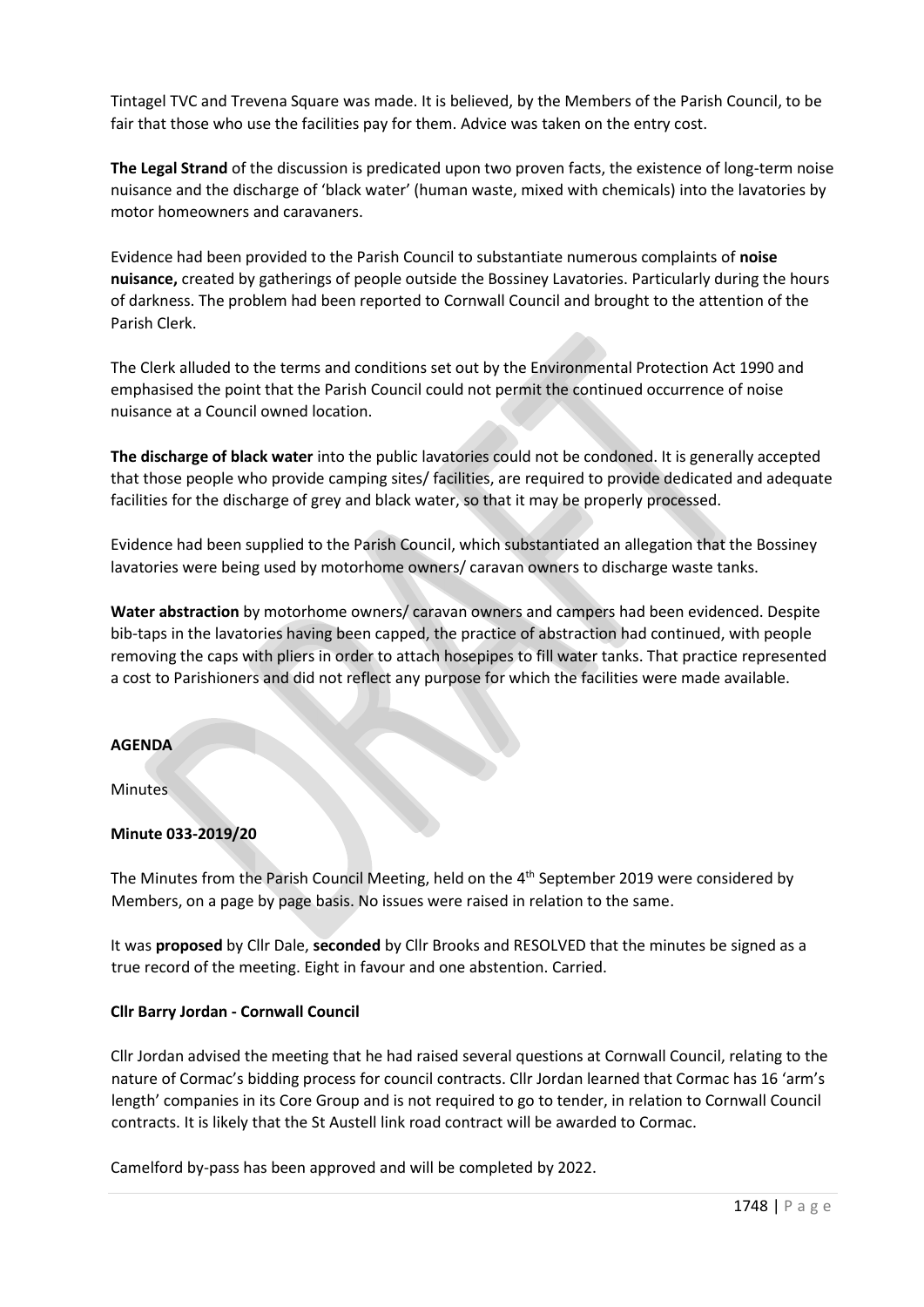An application to build 30 homes on the land opposite the Cricket Ground, Bossiney Road, is to be submitted to Cornwall Council. The scheme incorporates 15 affordable homes (local) and 15 full cost dwellings. The applicant wished to speak to Tintagel Parish Council about the proposal and will attend at the November meeting to do so.

**Corporate Fraud** at Cornwall Council;

- Several staff members have been dismissed for falsifying records.
- Fraudulent use of concessionary bus pass one person fined £730 plus costs.
- Fraudulent claims for 'sole occupancy' Council Tax rate 26% the single person population is currently being investigated.

#### **Planning Applications**

**Minute 034 -2019/**20

# **PA19/07698** - 2 Veronica Court, Molesworth Street, Tintagel PL34 0BY

It was **proposed** by Cllr Goward, **seconded** by Cllr Dyer and RESOLVED that the Parish Council would object to this application on the following grounds:

- The property is located in an ANOB;
- The proposed Velux window will be the only one on the face of the property and would be unsightly;
- The proposed larger porch is not in keeping with the area and would impair the vista.

All in favour. Unanimous. **Carried.**

#### **Minute 035 -2019/20**

#### **PA19/07810** – Trebarwith Road Rustic Quarry

It was proposed by Cllr Brooks, seconded by Cllr Goward and RESOLVED that there would be no objection to this application. Unanimous. Carried.

#### **Minute 036 -2019/20**

**PA19/08126 –** The Pottery, Trethevy Barns, Trethevy, Tintagel PL34 0BG

It was proposed by Cllr Brooks, seconded by Cllr Goward and RESOLVED that there would be no objection to this application. Unanimous. Carried.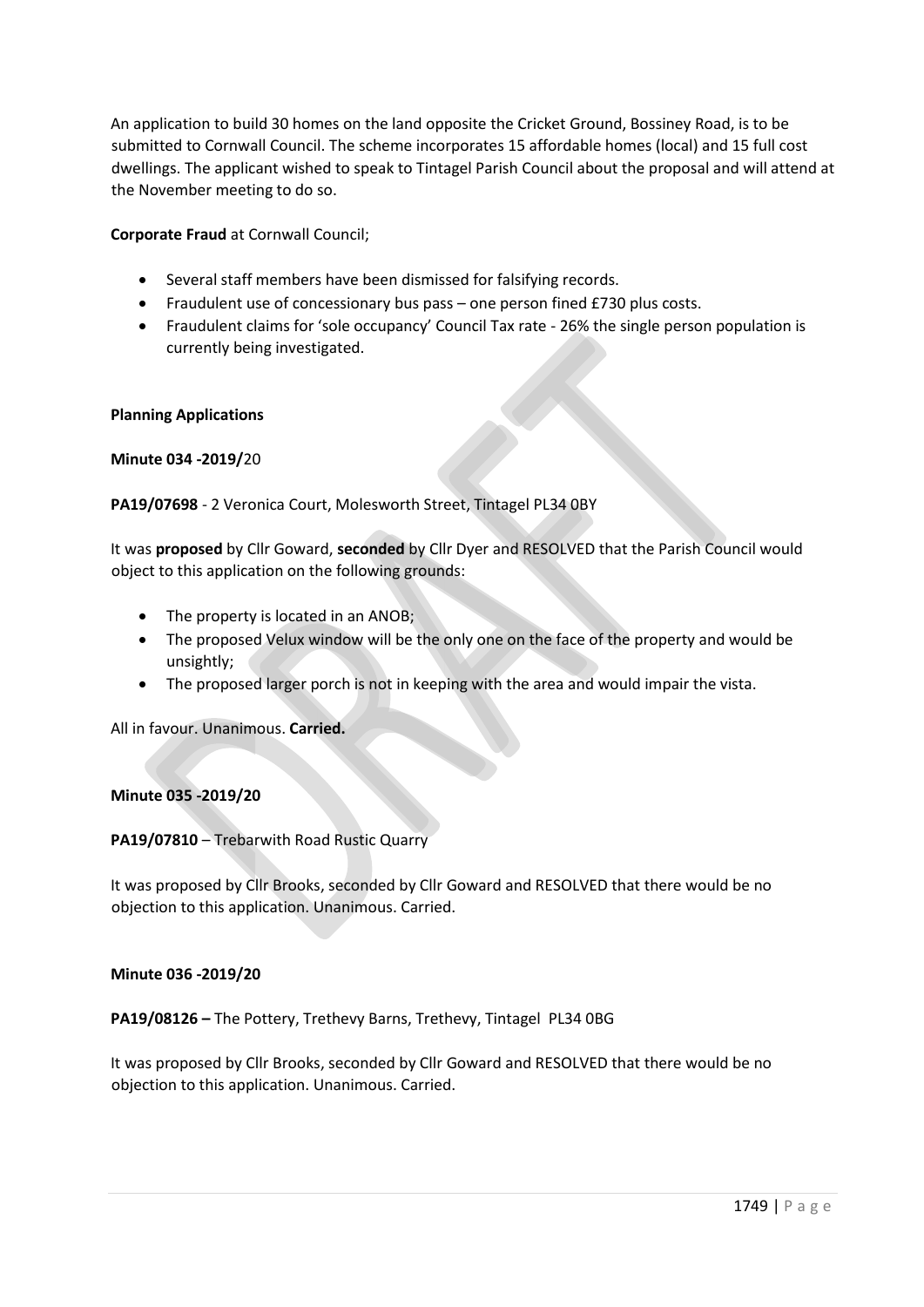## **Minute 037 -2019/20**

#### **PA19/08066**

Merlin Cottage, Trevillick, Tintagel

It was proposed by Cllr Goward seconded by Cllr Brooks and RESOLVED that there would be no objection to this application. Unanimous. Carried.

**Planning Decisions** – Noted

**Finance** 

Accounts Payable

#### **Minute 038-2019/20**

Members considered the schedule of payments to be made.

It was proposed by Cllr Brooks, seconded by Cllr Dale and RESOLVED that the schedule of accounts would be accepted. Eight in favour, one abstention. **Carried.**

#### **Youth Provision in Tintagel**

The Parish Clerk raised the issue of Youth Service provision in the parish, citing a recent presentation to other Parish Councils by Youth Genesis Trust. However, it was noted that a new youth club has been set up by Zoe Coshall, who indicated that she would be willing to work with the Parish Council on a Youth Project.

Cllr Tremain suggested that a Focus Group should be established to progress the matter. This group will comprise of Cllr Tremain, Zoe Coshall, Jana Hague and the Parish Clerk.

#### **Public Lavatories**

Trevena Square and the Visitor Centre lavatories ate operating well. There is, however, a problem with groups of youths congregating outside the TVC. This matter will have to be addressed.

The main banks of lavatories are to be closed on 31<sup>st</sup> October, with only the disabled and new lavatories being left open at Trevena Square, the disabled lavatory only will be open at the TVC, after that date.

#### **Trebarwith Strand**

#### **Minute 39-2018/19**

Due to the costs incurred in the provision of these lavatories and the lack of income (donations). It was **proposed** by Cllr Dale, **seconded** by Cllr Dyer and RESOLVED that the Trebarwith Strand Lavatories would be returned to Cornwall Council forthwith. Unanimous. **Carried.**